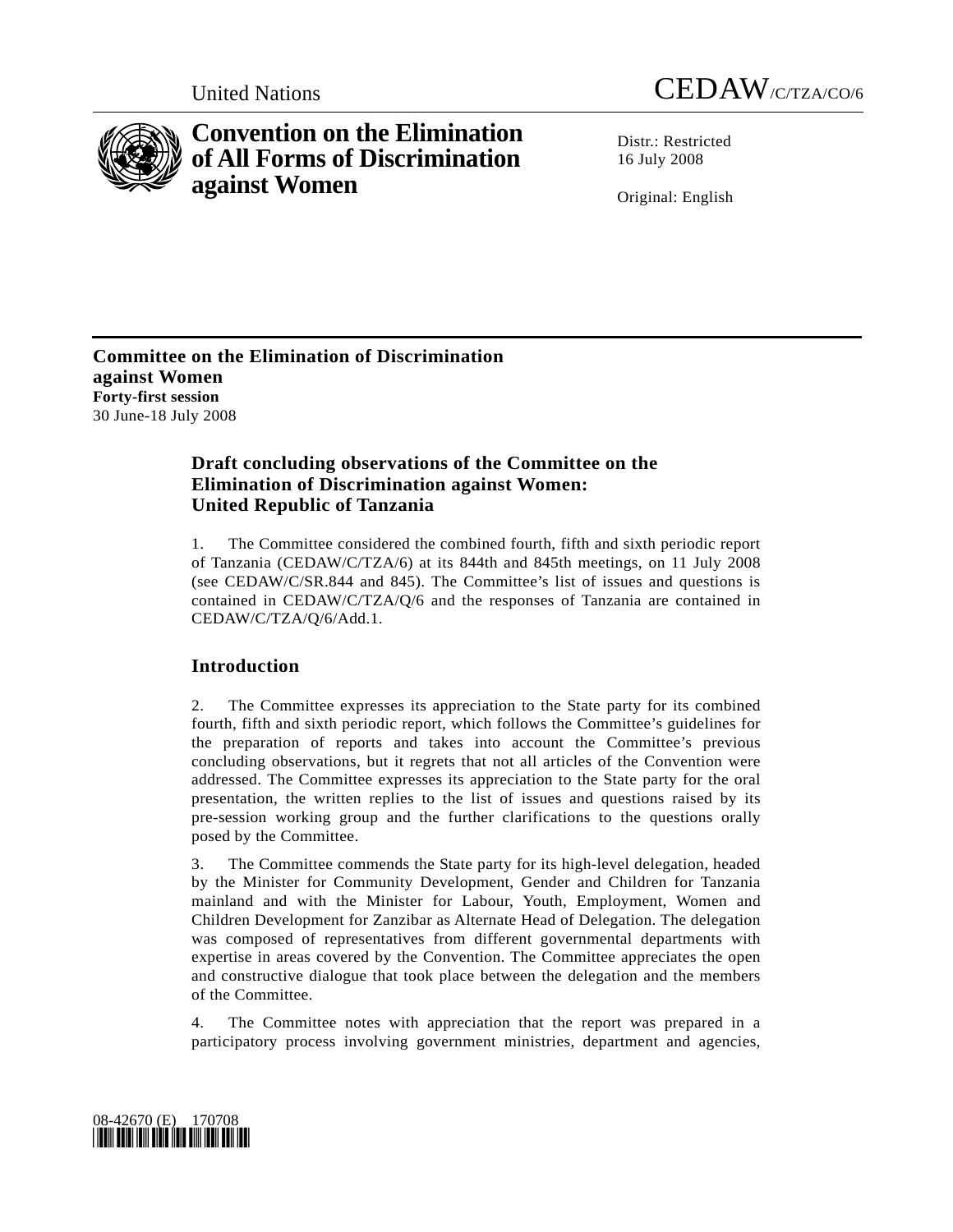non-governmental organizations (NGOs) and development partners, including through the organization of various consultative workshops.

5. The Committee also notes with appreciation that the State party acceded to the Optional Protocol to the Convention in January 2006.

#### **Positive aspects**

6. The Committee welcomes the State party's adoption in 2000 of a National Development Vision 2025, aimed at attaining gender equality and the empowerment of women in all socio-economic and political relations and culture by the year 2025, as well as the adoption of the Policy on Women and Gender Development in 2000.

7. The Committee commends the State party for the establishment in 2001 of the Commission for Human Rights and Good Governance with, inter alia, competence to investigate allegations of human rights violations and to disseminate information on human rights, including women's rights. The Committee notes with appreciation that a special gender desk dealing with public education and women's rights was established within the Commission in 2004.

8. The Committee welcomes a number of efforts undertaken by the State party in the area of education, including the adoption of the Education Sector Development Programme (2000-2015) which incorporates the objective of providing education to all women and men by 2015 as well as a number of other special programmes to promote the education of girls, in collaboration with the development partners and NGOs. Such programmes include the Training Fund for Tanzania Women, the Community Based Education for Girls (the building of hostels and boarding schools and setting up of Education Trust Funds), the Primary Education and Special Programmes for Secondary Education which introduces capitation grants, the Complementary Basic Education in Tanzania mainland and the Zanzibar Education Programme as well as the Higher Education Programmes.

9. The Committee commends the State party for the 14th amendment of the Constitution which provides that the number of women in Parliament shall not be less than 30 per cent of a combined number of members and that the President is empowered to nominate ten members of Parliament, half of which should be women. The Committee also commends the information provided by the delegation that the State party is striving to attain the African Union 50/50 parity in its upcoming elections in 2010, that this aim is reiterated in the 2005 Manifesto of the ruling party, and that an inter-ministerial Committee entrusted with the task of formulating gender parity strategies has been set up for this purpose.

10. The Committee commends the State party for the introduction of legal reforms aimed at the elimination of discrimination against women, including the Land Act No. 4 of 1999, as amended in 2004, which create value for land and allow mortgage of land without consent of spouses and the Village Lands Act No. 5 which gives women the right to acquire, own and use land equally with men. The Committee also takes note of the proposals put forward by the Law Reform Commission for amendment of the present inheritance laws, the Law of Marriage Act of 1971 and the Law on the Custodian of Children.

11. The Committee expresses its appreciation to the State party for its regular cooperation and partnership with NGOs in the promotion of women's rights and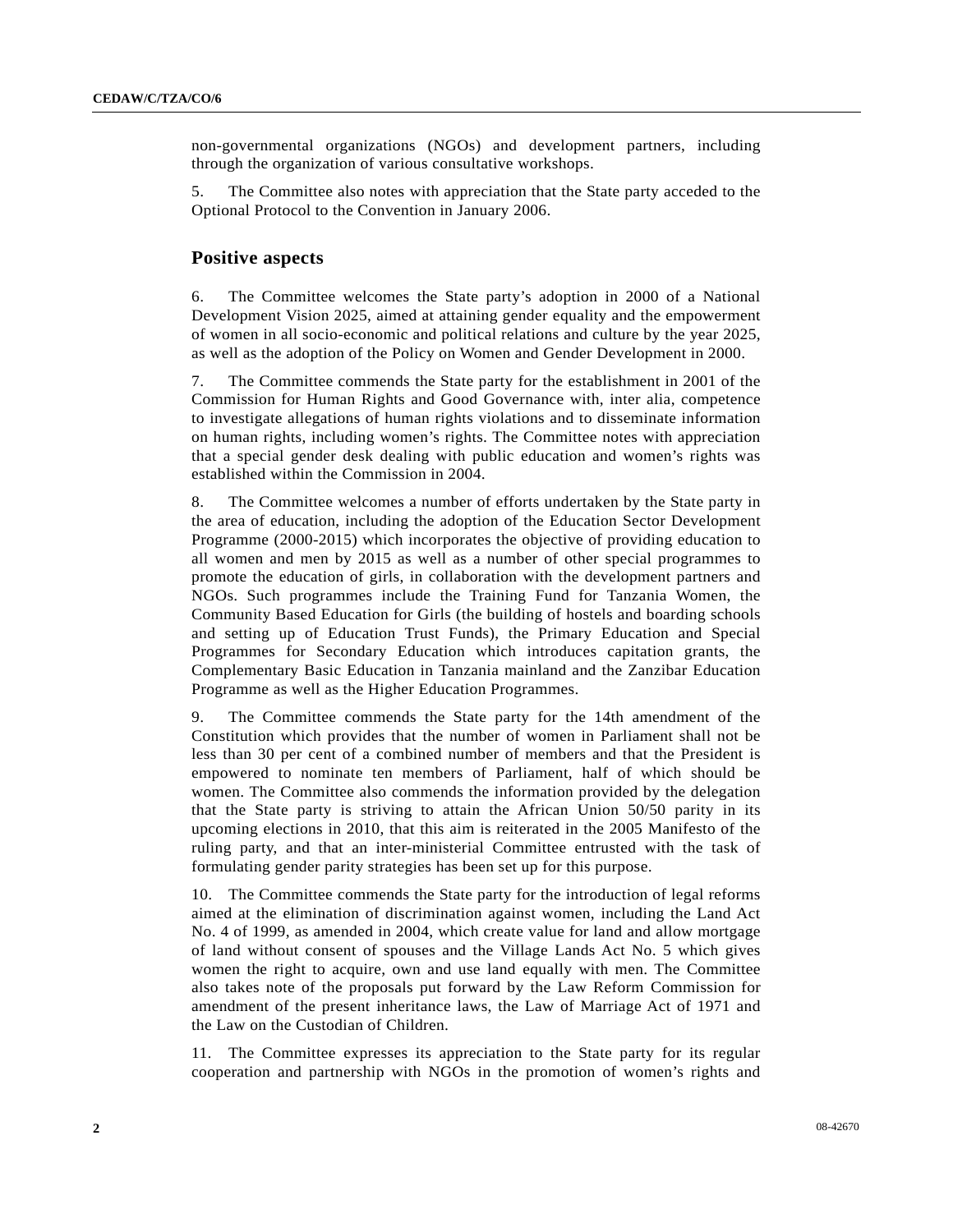gender equality, including through the adoption in 2000 of an NGO Policy and the enactment of a Non-Governmental Organizations Act, No. 24 of 2002 aimed at promoting effective involvement of NGOs. The Committee encourages the Government to further develop such collaboration.

### **Principal areas of concern and recommendations**

12. **While recalling the obligation of the State party to systematically and continuously implement all the provisions of the Convention, the Committee views the concerns and recommendations identified in the present concluding comments as requiring its priority attention between now and the submission of the next periodic report. Consequently, the Committee calls upon the State party to focus on those areas in its implementation activities and to report on action taken and results achieved in its next periodic report. It also calls upon the State party to submit the present concluding comments to all ministries and to Parliament in order to ensure their full implementation.**

### **Definition**

13. The Committee notes that the 13th Constitutional amendment in 2000 expanded the grounds of discrimination in paragraph 13 (5) of the Constitution to also include discrimination on the basis of gender and that article 12 section 5 of the Constitution of Zanzibar as amended in 2002 includes a reference to gender discrimination as well. However, the Committee is concerned that although Tanzania has amended its Constitution to include gender as a ground of discrimination, the definition of discrimination is still not in accordance with the definition of discrimination in article 1 of the Convention, which prohibits direct and indirect discrimination.

14. **The Committee calls on the State party to consider amending the existing definition of discrimination to encompass both direct and indirect discrimination and be in accordance with article 1 of the Convention.**

### **Discriminatory laws**

15. The Committee is concerned that, although Tanzania ratified the Convention in 1985 without any reservations, the Convention has still not been domesticated as part of the law of the United Republic of Tanzania. It notes with concern that, without such full domestication, the Convention is not a part of the national legal framework and its provisions are not justifiable and enforceable in the courts. While welcoming the efforts of the State party to achieve legislative reform, specifically in the context of the work of the Law Reform Commission, the Committee is concerned at the lack of priority given to comprehensive legal reform to eliminate sex-discriminatory provisions and to close legislative gaps to bring the country's legal framework fully into compliance with the provisions of the Convention and to achieve women's de jure equality. The Committee is concerned, in particular, about the delay in the passage of the proposed amendments to the Law of Marriage Act of 1971, inheritance laws as well as the Law on the Custodian of Children. The Committee is further concerned that other legislation and customary laws that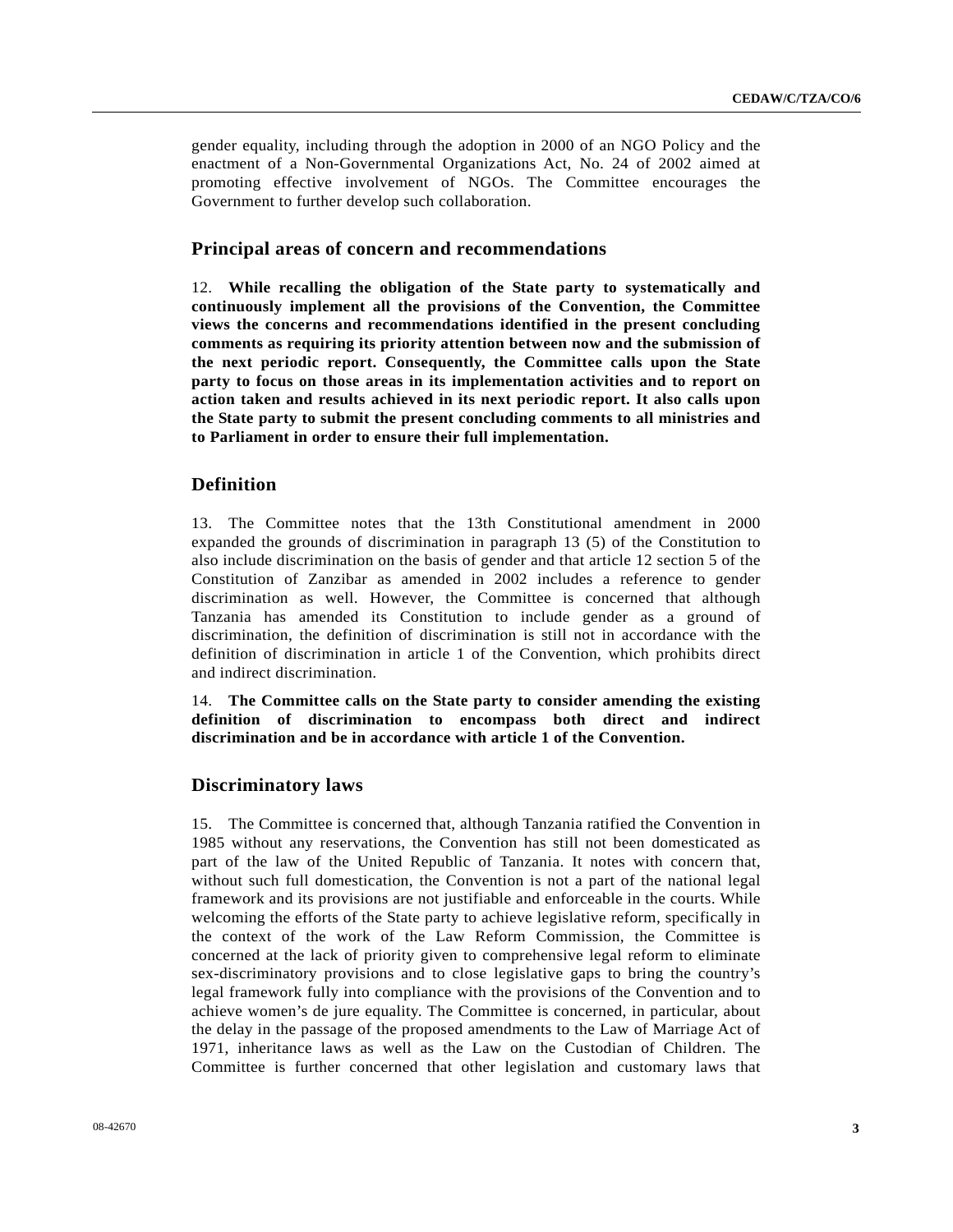discriminate against women and are incompatible with the Convention remain in force, both in Tanzania mainland and in Zanzibar.

16. **The Committee urges the State party to place high priority on completing the process of full domestication of the Convention. It calls on the State party to accelerate its law review process and to work effectively with Parliament in ensuring that all discriminatory legislation is amended or repealed to bring it into compliance with the Convention and the Committee's general recommendations. It urges the State party to raise the awareness of legislators about the need to give priority attention to such reforms in order to achieve de jure equality for women and compliance with the State party's international treaty obligations. It further encourages the State party to set a clear timeframe for such reforms, including the passage of the proposed amendments to the Marriage Act of 1971, inheritance laws as well as the Law on the Custodian of Children. The Committee recommends that the State party seek technical support from the international community in this regard.** 

### **[Awareness-raising and training]**

17. While noting with appreciation that the Convention has been translated into Kiswahili, the Committee is concerned that there is inadequate knowledge about the rights of women under the Convention and its Optional Protocol in society in general, including among the judiciary at all levels. The Committee notes the adoption of the Legal Sector Reforms Programme but it is concerned at the low number of lawyers in the country, in particular in the rural and remote areas, and at the lack of a comprehensive legal aid system. It is further concerned that women themselves are not aware of their rights under the Convention and its Optional Protocol and thus lack the capacity to claim them.

18. **The Committee urges the State party to ensure that the Convention, the Optional Protocol and related domestic legislation are made an integral part of education and training for members of the legal profession and the judiciary. The Committee also recommends that the State party guarantee that judges at all levels be adequately trained in human rights and the provisions of the Convention and its Optional Protocol, and that women have access to the courts on equal terms with men. It further urges the State party to ensure that information on the Convention is provided to women and community leaders, through the use of appropriate media, and that all women in need are provided legal aid to ensure their access to justice. The Committee further recommends that the Optional Protocol be translated into Kiswahili as well.**

### **National machinery for the advancement of women**

19. While noting efforts undertaken by the State party to strengthen its national gender machinery, notably the Ministry of Community Development, Gender and Children Affairs for Tanzania mainland and the Ministry for Labour, Youth, Employment, Women and Children Development for Zanzibar, and the establishment of gender focal desks in ministries, independent departments and agencies, regional secretariats and local authorities, the Committee is concerned about the weak institutional capacity of the two Ministries, including inadequate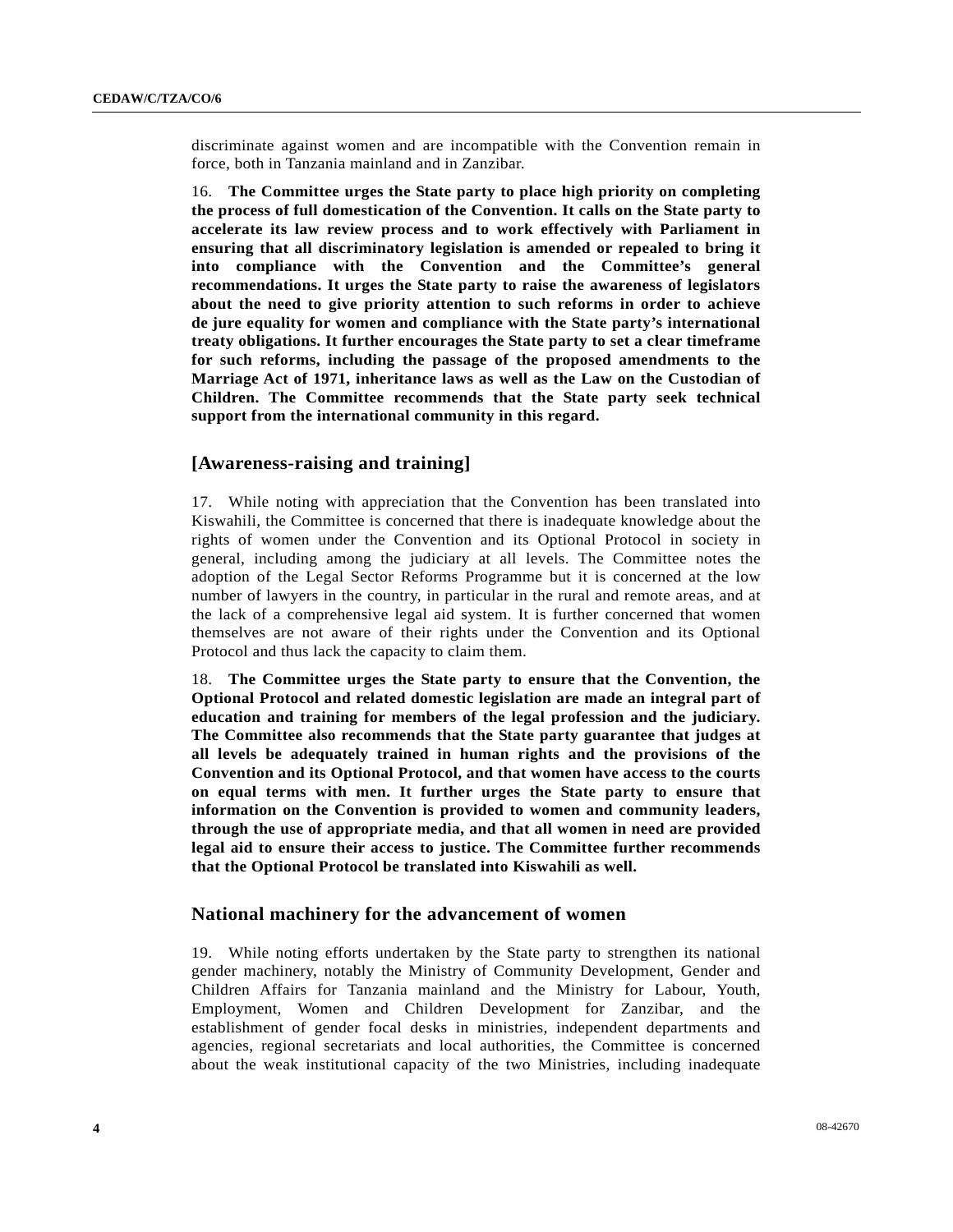human, financial and technical resources. Such inadequacies could prevent them from effectively discharging their functions in promoting specific programmes for the advancement of women, in effectively coordinating efforts among the different institutions of the national machinery, at various levels, and in ensuring comprehensive gender mainstreaming in all areas of government policy.

20. **The Committee recommends that the State party expeditiously strengthen its national gender machinery, in particular the Ministry of Community Development, Gender and Children Affairs for Tanzania mainland and the Ministry for Labour, Youth, Employment, Women and Children Development for Zanzibar, in order to ensure strong institutional mechanisms for the promotion of gender equality. In particular, the Committee urges the State party to provide the national machinery with the necessary authority and adequate human and financial resources to coordinate implementation of the Convention and work effectively for the promotion of gender equality. It also calls upon the State party to strengthen the linkages between the national, regional and local levels in relation to gender equality activities, including through the provision of training in gender-sensitivity and gender mainstreaming.**

### **Cultural practices**

21. The Committee is concerned about the persistence of adverse cultural norms, practices and traditions as well as patriarchal attitudes and deep-rooted stereotypes regarding the roles, responsibilities and identities of women and men in all spheres of life. The Committee is concerned that such customs and practices perpetuate discrimination against women, and that they are reflected in women's disadvantageous and unequal status in many areas, including in public life and decision-making and in marriage and family relations, and the persistence of violence against women and harmful traditional customs and practices, including female genital mutilation (FGM), polygamy and the bride price, and that, thus far, the State party has not taken sustained and systematic action to modify or eliminate stereotypes and negative cultural values and practices.

22. **The Committee requests the State party to view its cultures as dynamic aspects of the country's life and social fabric and as subject, therefore, to change. It urges the State party to put in place without delay a comprehensive strategy, including legislation, to modify or eliminate cultural practices and stereotypes that discriminate against women, in conformity with articles 2 (f) and 5 (a) of the Convention. Such measures should include efforts to raise awareness of this subject, targeting women and men at all levels of society, including traditional leaders, which should be undertaken in collaboration with civil society. The Committee urges the State party to address harmful cultural and traditional customs and practices, such as the use of FGM, polygamy and the bride price, more vigorously. The Committee encourages the State party to effectively use innovative measures to strengthen understanding of the equality of women and men and to work with the media to enhance a positive and non-stereotypical portrayal of women.**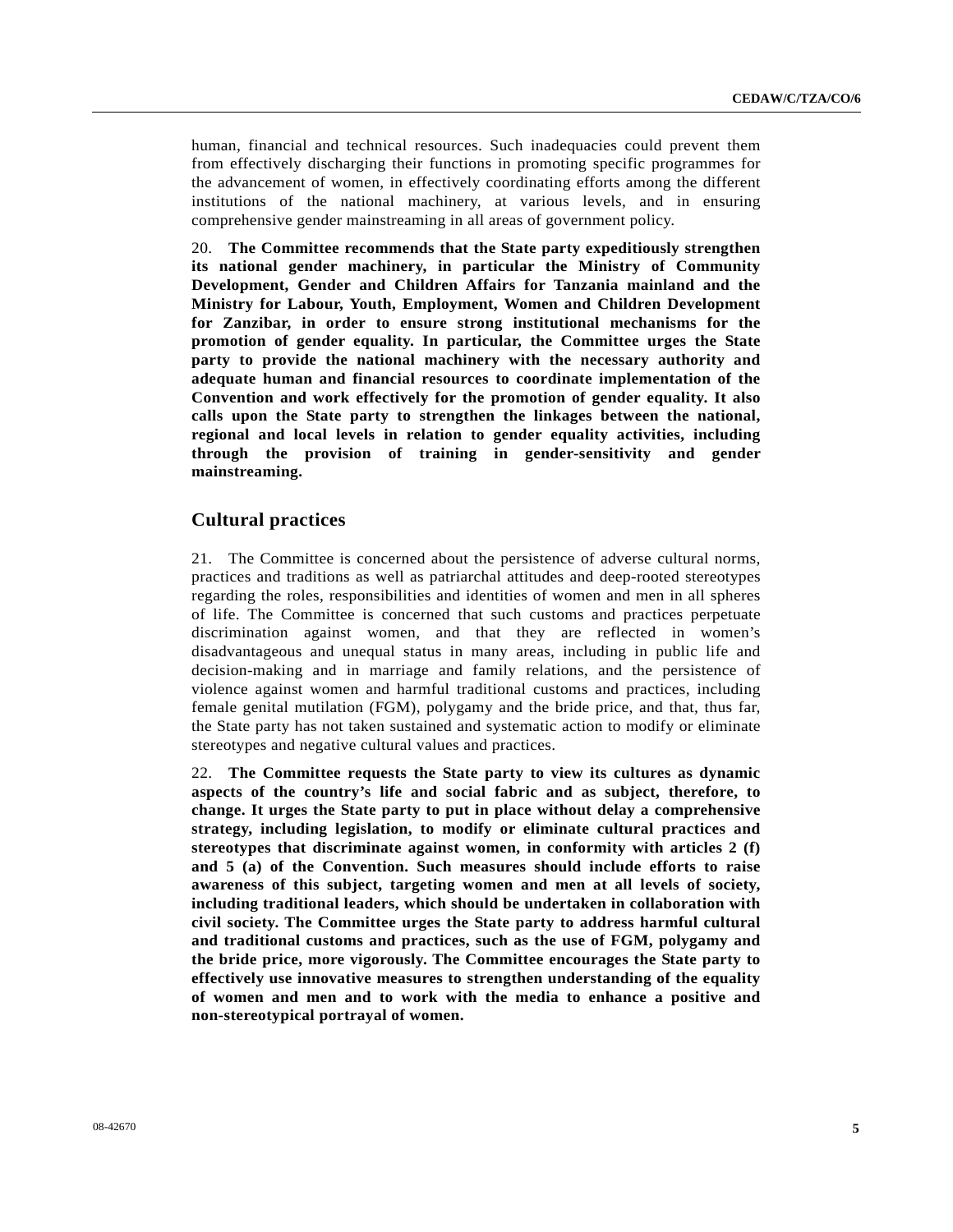#### **Violence against women**

23. While noting the adoption in 2001 of the National Plan of Action to combat violence against women and children (2001-2015) for both Tanzania mainland and Zanzibar and the launch and endorsement by the President in May 2008 of a national campaign of 'Say No to Violence Against Women', the Committee expresses its concern at the high prevalence of violence against women and girls, such as widespread domestic violence and sexual violence, including rape. The Committee is also concerned that such violence appears to be socially legitimized and accompanied by a culture of silence and impunity, that cases of violence are thus underreported and that those that are reported are settled out of court. The Committee is further concerned at the inadequate funding for the implementation of the National Action Plan and at the lack of a comprehensive legal aid system. Furthermore, it notes with concern that marital rape is not recognized as a criminal offence as well as the State party's statement that the provision of shelters for victims of violence is not a viable option for the country, and it regrets the absence of data and information on violence against women, disaggregated by age groups.

24. **The Committee urges the State party to give priority attention to combating violence against women and to adopt comprehensive measures to address all forms of violence against women and girls, in accordance with its general recommendation 19. It requests the State party to raise public awareness, through the media and education programmes, of the fact that all forms of violence against women are a form of discrimination under the Convention and therefore in violation of women's rights. The Committee calls upon the State party to ensure that violence against women and girls, including domestic violence, marital rape, and all forms of sexual abuse, constitutes a criminal offence; that perpetrators are prosecuted, punished and rehabilitated; and that women and girls who are victims of violence have access to immediate means of redress and protection. The Committee requests the State party to remove any impediments faced by women in gaining access to justice and recommends that legal aid be made available to all victims of violence, including through the establishment of legal aid clinics in rural or remote areas. The Committee recommends the implementation of training for the judiciary and public officials, in particular law enforcement personnel, healthservice providers and community development officers in order to ensure that they are sensitized to all forms of violence against women and can provide adequate gender-sensitive support to victims. It also recommends the establishment of counselling services for victims of violence and urges the State party to re-consider the possibility of establishing shelters for such victims. The Committee requests that the State party provide information in its next report on the laws and policies in place to deal with violence against women and girls and on the impact of such measures, as well as data and trends on the prevalence of various forms of such violence, disaggregated by age groups.** 

### **Female genital mutilation**

25. While welcoming the enactment of the Sexual Offences Special Provisions Act (1998) which prohibits FGM upon girls under the age of 18 years and the adoption of the National Plan of Action to combat FGM (2001-2015), the Committee is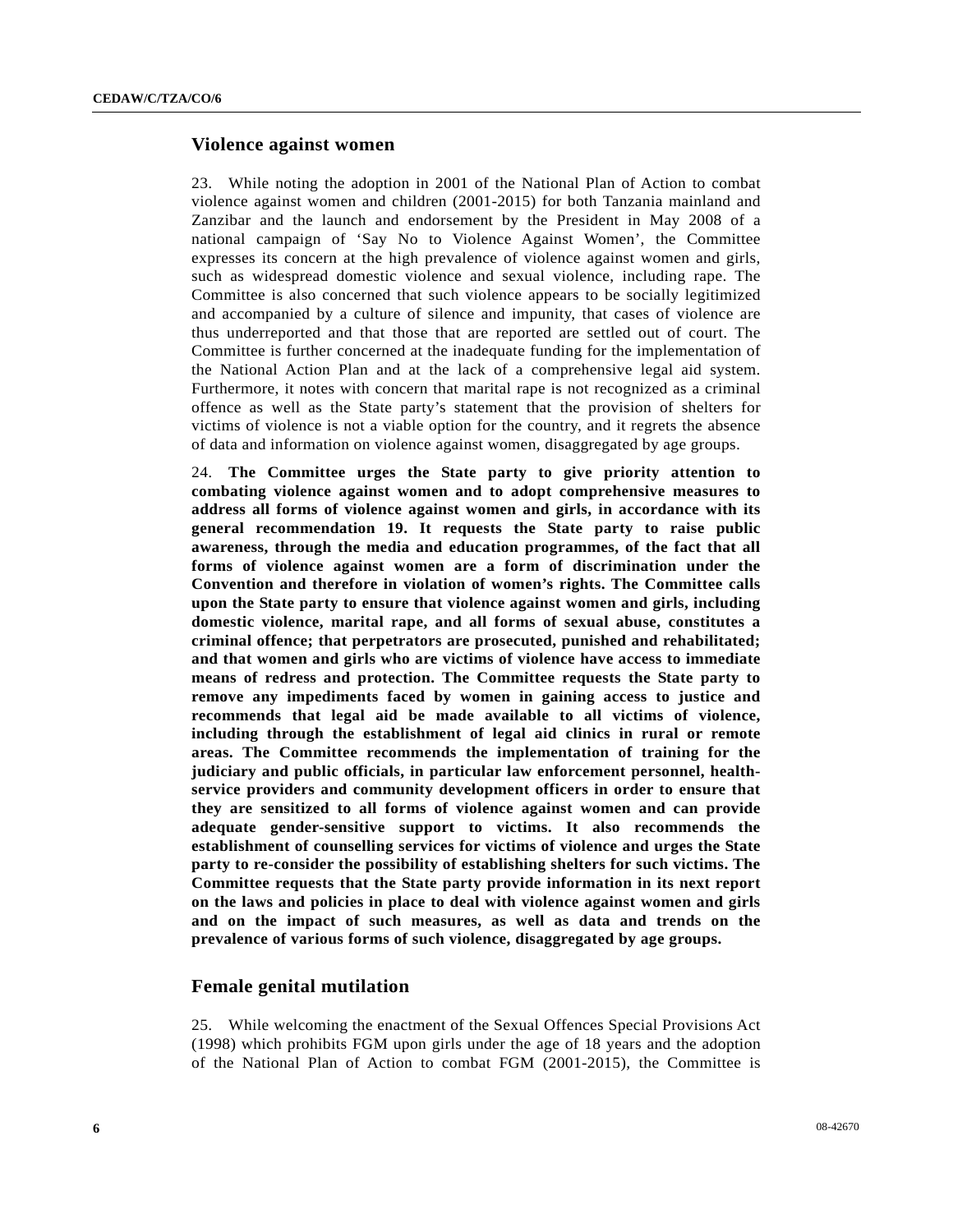concerned about the continued prevalence of the practice in some regions of the country and the estimation provided in the report that about 18 per cent of Tanzanian women undergo FGM. The Committee is also concerned at the weak enforcement of the prohibition of FGM and the lack of attention of the relevant authorities as to the recent practice of FGM being perpetrated against newborn baby girls in the privacy of their homes. The Committee is further concerned at the continued legality of the practice upon women over 18 years of age, who are usually pressured or forced into undergoing the practice. The Committee underlines that this harmful practice is a grave violation of girls' and women's human rights and the State party's obligations under the Convention.

26. **The Committee urges the State party to implement existing legislation prohibiting the practice of FGM and to adopt new legislation, as necessary, to eliminate this and other harmful traditional practices for all women. The State party should prohibit FGM in all instances, including in respect of women over 18 years of age, address the recent practice of FGM being perpetrated against newborn baby girls, and strengthen the enforcement of the 1998 Act to ensure that offenders are prosecuted and adequately punished. The Committee urges the State party to strengthen its awareness-raising and educational efforts, targeted at both women and men, with the support of civil society, to eliminate the practice of FGM and its underlying cultural justifications. It also encourages the State party to devise programmes for alternate sources of income for those who perform female genital mutilation as a means of livelihood.**

#### **Trafficking and exploitation of prostitution**

27. While noting the State party's ratification in May 2006 of the United Nations Convention against Transnational Organized Crime and, in particular, the Protocol to Prevent, Suppress and Punish Trafficking in Persons, Especially Women and Children, supplementing the Convention, the Committee expresses its concern at the persistence of trafficking and sexual exploitation of women and girls in the country. In particular, the Committee expresses concern about the trafficking and sexual exploitation of girls stemming from poverty and from their need to provide support to their families. The Committee regrets the absence of data in respect of both trafficking and prostitution and that the State party does not have a National Plan of Action to address trafficking. It is further concerned by information provided by the State party that trafficking is done in secrecy and in some instances mixed with regular rural urban migration.

28. **The Committee urges the effective implementation of the Anti-Trafficking of People's Act, which must include prevention measures, timely prosecution and punishment of traffickers and the provisions of protection and support to victims. The Committee also recommends that information and training on the new law be provided to the judiciary, law enforcement officials, including border police, public officials, social workers and community development officers. It further recommends that the State party adopt a comprehensive Action Plan to address trafficking and ensure the allocation of sufficient human and financial resources for its effective implementation, including collection of disaggregated data. In addition, the Committee recommends that the State party should conduct a study on trafficking and address the root causes of**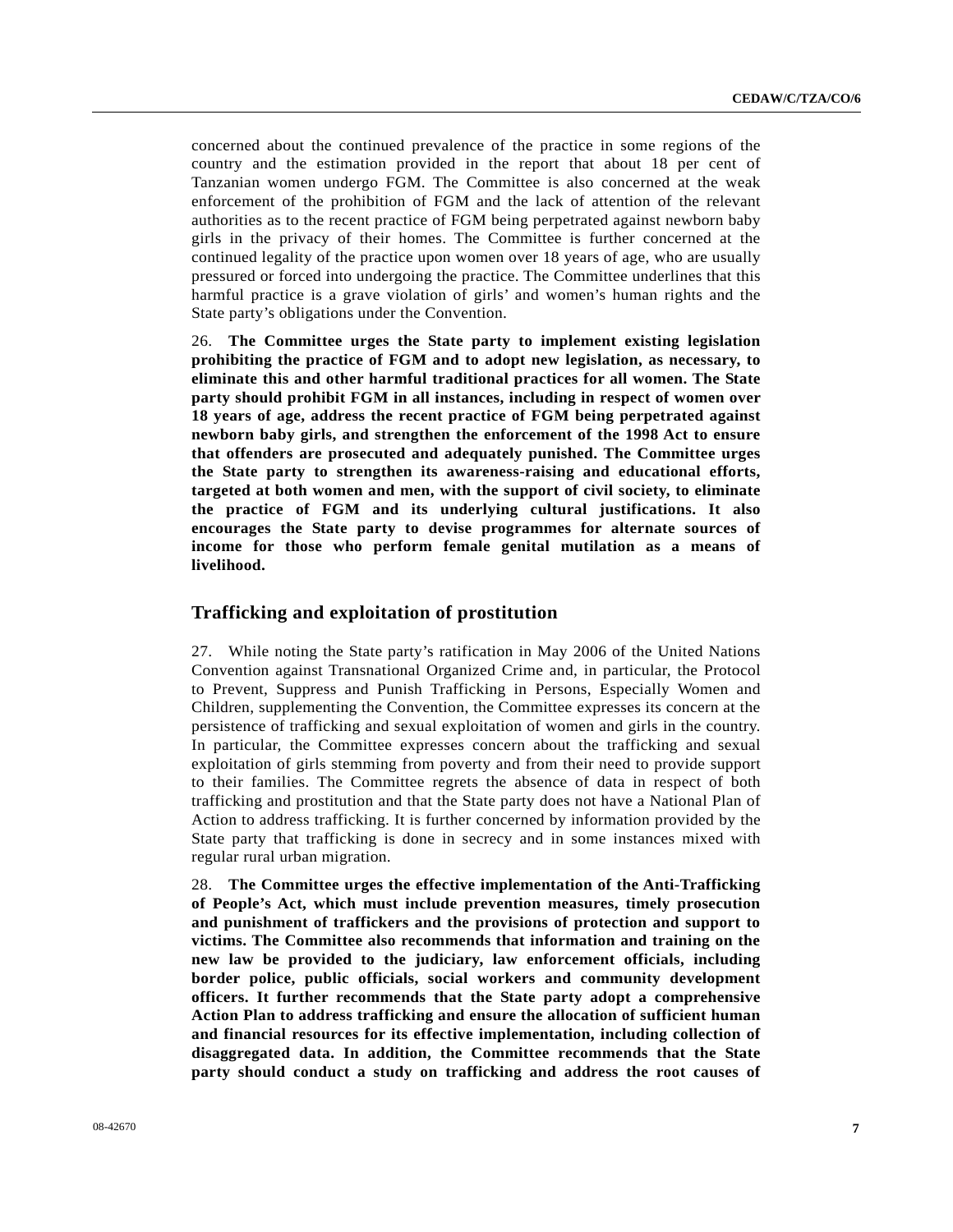**trafficking in order to eliminate the vulnerability of girls and women to sexual exploitation and traffickers and to undertake efforts for the rehabilitation and social integration of women and girls who are victims of exploitation and trafficking.**

# **Participation in political and public life**

29. While acknowledging the significant increase in the number of women in the Parliament, the Committee notes that the same level of progress has not been achieved and that obstacles to the advancement of women still remain in other areas of public and professional life, including in the realms of the Government, diplomacy, the judiciary and public administration, mainly at senior levels.

30. **The Committee recommends that the State party pursue sustained policies aimed at the promotion of women's full and equal participation in decisionmaking as a democratic requirement in all areas of public and professional life. It recommends that the Committee fully utilize general recommendation 23, concerning women in public life, and calls upon the State party to further adopt, wherever necessary, temporary special measures in accordance with article 4, paragraph 1, of the Convention and with the Committee's general recommendation 25, in order to accelerate women's full and equal participation in public and political life, in particular at high levels of decision-making. It recommends the implementation of awareness-raising activities about the importance of women's participation in decision-making for society as a whole and the development of targeted training and mentoring programmes for women candidates and women elected to public office. It further recommends that the State party offer training programmes on leadership and negotiation skills for current and future women leaders. The Committee urges the State party to carefully monitor the effectiveness of measures taken and results achieved and to report thereon in its next periodic report.**

# **Citizenship**

31. While noting information provided by the delegation on a White Paper and a draft dual Citizenship Bill which are being considered, the Committee is concerned about the continuing discrimination against women under the current Citizenship Act (1995) with respect to acquiring citizenship based on their marital status and passing citizenship to their children born outside the country and that such discrimination is in violation of article 9 of the Convention.

32. **The Committee urges the State party to accelerate the process and promptly amend the Citizenship Act (1995) in order to bring it fully into compliance with article 9 of the Convention.**

### **Education**

33. While welcoming the progress made in the area of education, including a significant number of educational programmes as noted in paragraph 8 above as well as the recent gender parity in primary school enrolment, the Committee is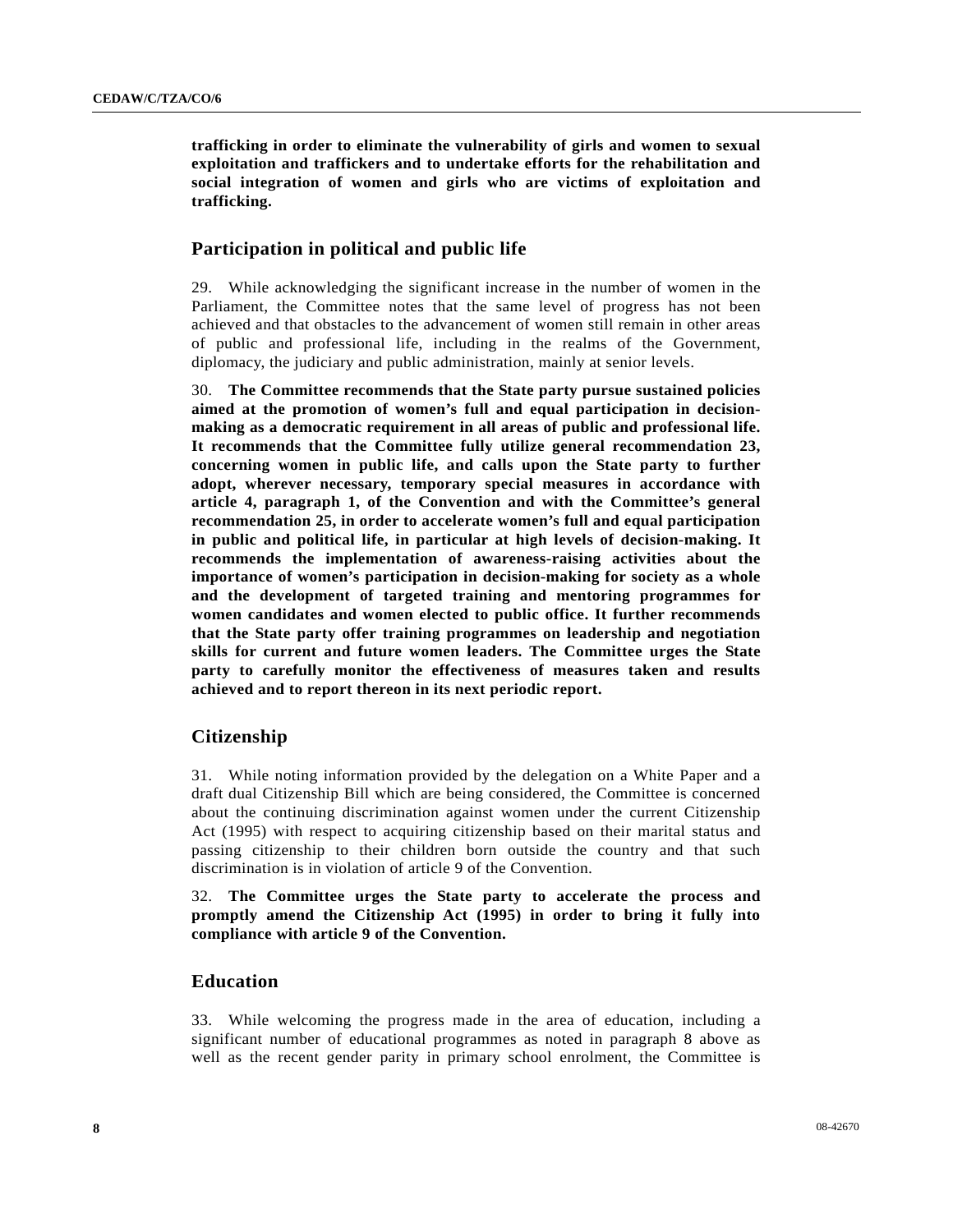concerned at the lack of information about the specific budgetary allocations for the implementation of such programmes. The Committee is also concerned about inadequate educational infrastructure and teaching materials and the limited number of qualified teachers, the marked difference in the quality of and access to education between urban and rural or remote areas, the lack of disaggregated information on literacy rates, the lower transition rate for girls from primary to secondary school as compared to that of boys and the disparity in enrolment rates between young women and young men in public universities as well as vocational and technical education. The Committee is further concerned about traditional attitudes that constitute obstacles to girls' education, as well as girls' drop-out rates due to early marriages, pregnancies, truancy and involvement in domestic chores and taking care of the sick and children. The Committee is in particular concerned at information that girls falling victims of early pregnancies are expelled from Tanzanian schools. The Committee notes that education is a key to the advancement of women and that the low level of education of women and girls remains one of the most serious obstacles to their full enjoyment of their human rights.

34. The Committee urges the State party to enhance its compliance with article 10 of the Convention and to raise awareness in society of the importance of education as a human right and basis for the empowerment of women. It encourages the State party to take steps to overcome traditional attitudes that in some areas constitute obstacles to girls' and women's education. The Committee recommends that the State party implement measures to ensure equal access of girls and women to all levels of education, retain girls in school and strengthen the implementation of re-entry policies so that girls return to Tanzanian schools after giving birth. The State party should take the necessary steps to increase the number of qualified teachers, including through providing appropriate and continuous training, and to ensure the provision of an adequate educational infrastructure, especially in rural areas, and teaching materials. The Committee urges the State party to allocate the necessary budgetary allocation for the implementation of various projects and programmes and it requests the State party to provide information on the measures taken and on their impact in its next report.

### **Employment**

35. The Committee notes various measures taken by the State party, including the domestication of international labour standards through the enactment of the National Employment Services Act (1999) which provides for equal opportunities of access to employment for men and women, the enactment of the Employment and Labour Relations Act (2004) applicable to all employers, the adoption of an affirmative action policy in employment in the public service and that women employed in the public sector are entitled to equal remuneration commensurate with their work. However, the Committee is concerned that the public service is male dominated and that the majority of women working in the public sector are on the lower or middle cadres. The Committee is also concerned that, while paid maternity leave is provided for in the Public Service Standing Orders (1984) and the Employment and Labour Relations Act (2004), such maternity leave is only available every three years and that the private sector employers are not bound by these Standing Orders. The Committee is further concerned that sexual harassment continues to be a serious problem for female labourers. The Committee is concerned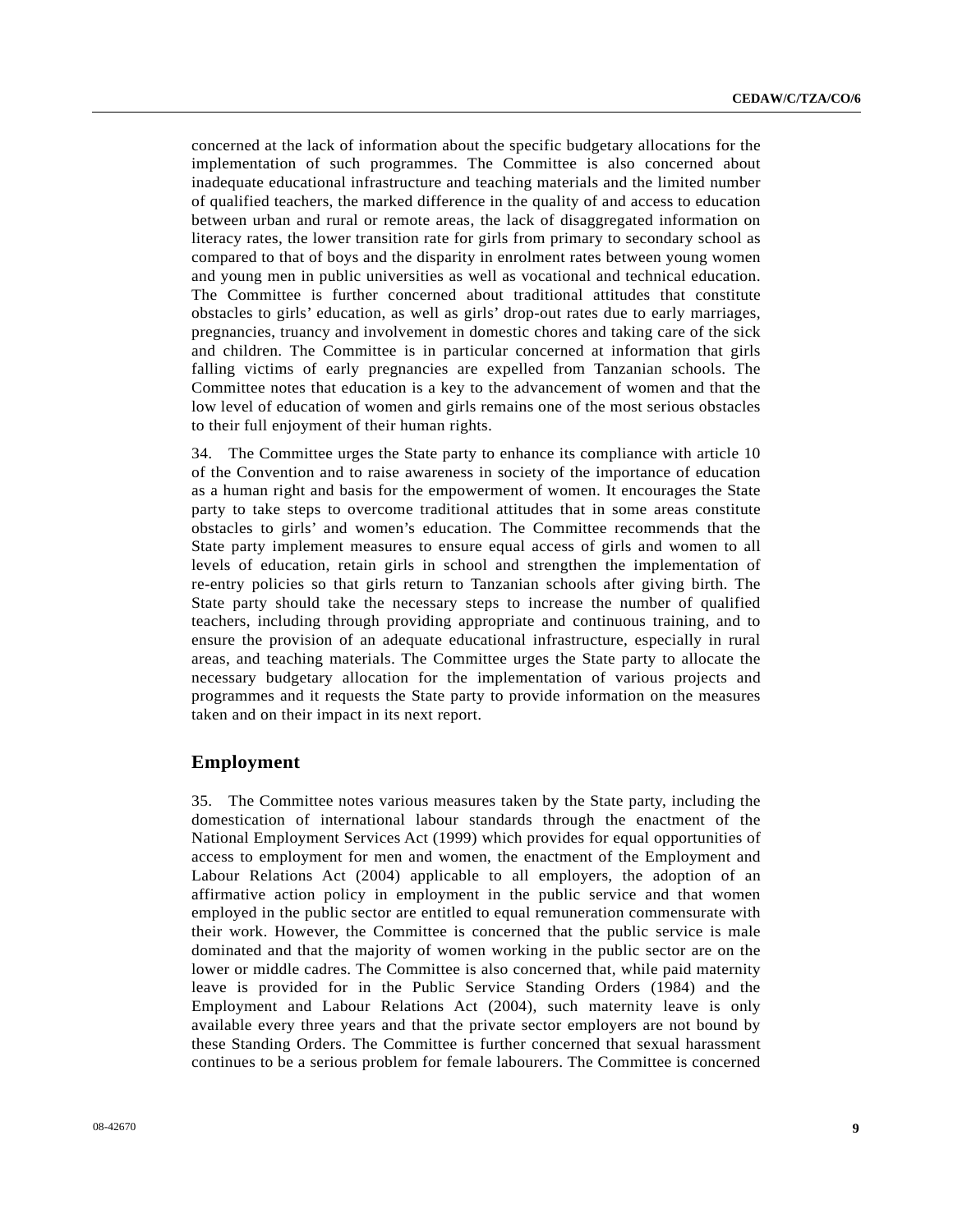about the precarious situation of the high number of women in the informal sector, mainly in the agricultural sector as well as in other activities such as small business, food processing and handicraft, where they have limited access to land, lack job security and access to social security benefits. Furthermore, the Committee regrets the limited data on the situation of women in the labour force, which prevented it from obtaining a clear picture with regard to women's participation in the labour force in urban and rural areas, the wage gap, vertical and horizontal labour force segregation and women's ability to benefit from new economic opportunities.

36. **The Committee requests the State party to ensure equal opportunities for women in the labour market, in accordance with article 11 of the Convention. It calls on the State party to ensure that employment legislation applies to and is enforced in the public and private sectors. The Committee also calls upon the State party to provide a regulatory framework for the informal sector, with a view to providing them with access to social protection and benefits. It calls on the State party to provide, in its next report: detailed information, including data disaggregated by sex; analysis on the situation of women in the field of employment, in both the formal and informal sectors, and trends over time; information about measures taken and their impact on realizing equal opportunities for women in the employment sectors, including in new fields of employment and entrepreneurship. The Committee also requests the State party to provide in its next periodic report detailed information about: legal provisions and their monitoring and enforcement; equal pay for work of equal value; and complaints mechanisms and statistical information concerning their use by women and their outcomes.**

### **Economic and social benefits**

37. While noting the adoption in 2000 of the National Micro-Finance Policy that provides guidelines to achieve gender equality and equity in accessing financial services, the existence of the Women's Development Fund and the information provided by the delegation that the Government is facilitating the establishment of a Women's Bank, the Committee is concerned that loans are still given to women at high interest rates and that burdensome conditionalities, which undermine women's development, still prevail. The Committee notes with concern that, although women constitute an estimated 43 per cent of all entrepreneurs, they are still found predominantly in low growth areas earning lower revenues than their male counterparts and face socio-cultural obstacles as well as legal, regulatory and administrative barriers.

38. **In accordance with article 13 of the Convention, the Committee recommends that the State party take appropriate measures to ensure that the loans granted should have minimal interest rates to accommodate more women and that the burdensome conditionalities be removed. The Committee calls upon the State party to address the barriers facing women entrepreneurs by devising specific programmes and developing evaluation mechanisms to determine whether the entrepreneurship education programmes are helping these women. The State party should also take the necessary measures to ensure that the Women's Bank becomes operational as soon as possible.**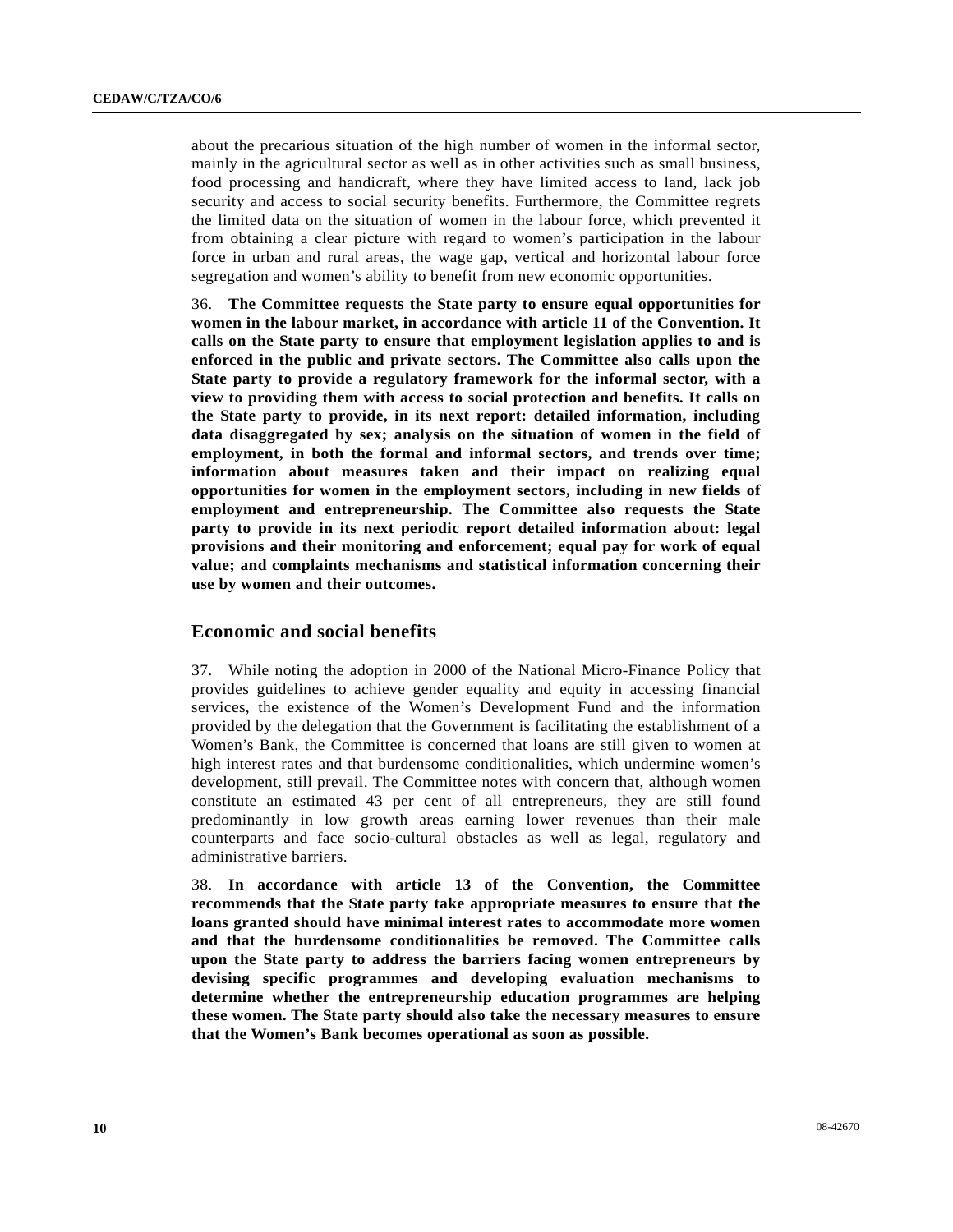## **Health**

39. The Committee welcomes a number of efforts undertaken by the State party to improve the area of health since the examination of the last periodic report, including the introduction in 1998 of a cost sharing programme for medical services, the development of a National Road Map Strategic Plan to Accelerate Reduction of Maternal and Newborn Deaths in Tanzania (2006-2010), the White Ribbon initiative as well as the Reproductive and Child Health Strategy (2004-2008) which provides free maternal and child health services, the Committee expresses its concern that the maternal mortality rate, including deaths resulting from anaemia, as well as the infant mortality rate remain high and that the life expectancy age for women has decreased. The Committee notes the introduction in 1998 of Family Life Education but it expresses its concern at women's lack of access to quality sexual and reproductive health services and that the existing sex education programmes are not sufficient and may not give enough attention to prevention of early pregnancy and the control of sexually transmitted infections. It is also concerned that negative attitudes of health workers may be an impediment to women's access to health-care services. The Committee is further concerned about the unmet demand for family planning services and the low level of contraceptive use.

40. **The Committee recommends that the State party strengthen its efforts to reduce the incidence of maternal and infant mortality and to increase the life expectancy age for women. It urges the State party to make every effort to raise awareness of and increase women's access to health-care facilities and medical assistance by trained personnel, especially in rural areas. The Committee urges the State party to ensure that health workers adopt a client-friendly attitude that will lead to improved access to quality health care. It also recommends the adoption of measures to increase knowledge of and access to affordable contraceptive methods, so that women and men can make informed choices about the number and spacing of children. It further recommends that sex education be widely promoted and targeted at adolescent girls and boys, with special attention to the prevention of early pregnancy and the control of sexually transmitted infections. In addition, the Committee recommends that the State party continues to seek financial and technical support from the international community in order to implement measures to improve women's health.**

#### **HIV/AIDS**

41. The Committee notes the recent slight decline in HIV prevalence to an estimated 6.5 per cent of adults between 15 and 49 years of age living with HIV/AIDS in 2005, the adoption of the National Multi-Sectoral Strategy Framework on HIV/AIDS (2003-2007),and a national policy under the Tanzania Commission for AIDS and the Zanzibar AIDS Commission as well as the enactment of the HIV/AIDS Prevention and Control Act (2008) for purposes of preventing and outlawing stigma and discrimination for people living with HIV/AIDS. However, the Committee is concerned that the State party still faces a serious epidemic, especially among young women in their childbearing years. It is also concerned that current policies and legislation do not adequately take into account gender-specific vulnerabilities and do not adequately protect the rights of women and girls affected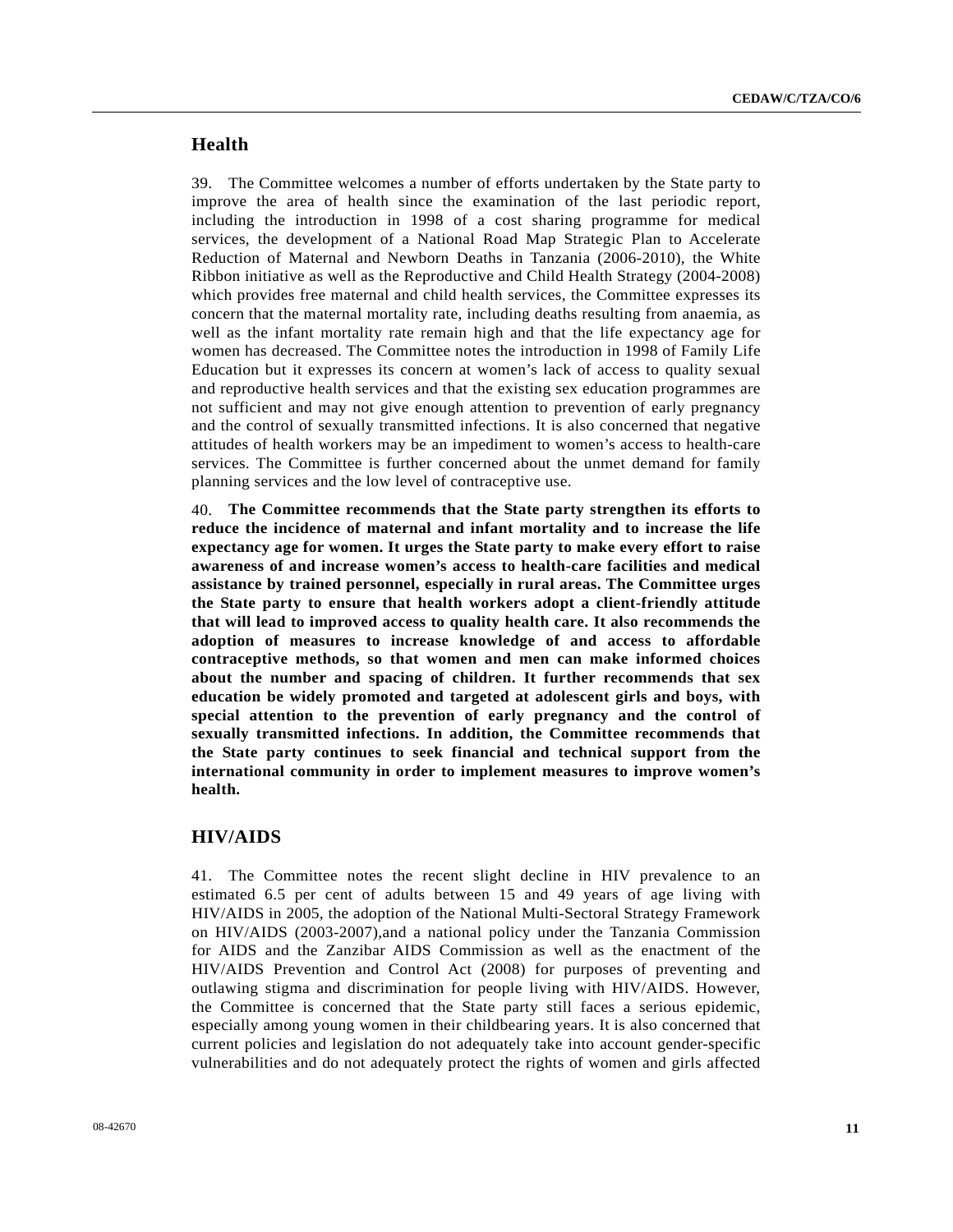by HIV/AIDS. The Committee is especially concerned that the persistence of unequal power relations between women and men and the inferior status of girls and women hamper their ability to negotiate safe sexual practices and increases their vulnerability to infection.

42. **The Committee recommends continued and sustained efforts to address the impact of HIV/AIDS on women and girls, as well as its social and family consequences. It urges the State party to enhance its focus on women's empowerment and to include clearly and visibly a gender perspective in its policies and programmes on HIV/AIDS. The Committee recommends that the State party report on measures taken in this respect and results achieved in its next report.** 

### **Rural women**

43. The Committee expresses its concern at the disadvantaged position of women in rural and remote areas who form the majority of women in Tanzania, which is characterized by poverty, illiteracy, difficulties in access to health and social services and a lack of participation in decision-making processes at the community level. The Committee is also concerned that traditional female stereotypes are most prevalent in the rural communities and that rural women are often relegated to farming and raising children, with no opportunity for wage employment. While noting the adoption of the Land Act No. 4 of 1999, as amended in 2004, and the Village Lands Act No. 5 of 1999 that reverse discriminatory customary practice over women's rights to land and that the Courts (Land Disputes Settlements) Act No. 2 of 2002 provides for the composition of Land Courts with not less than 43 per cent women members, the Committee is concerned that rural women often lack effective access to the ownership of land, despite the existence of legal provisions providing for such access, as reflected in the low percentage of women who own land. The Committee is also concerned that the amended land laws do not address the issue of discriminatory inheritance rights against women. In addition, it is concerned about women's limited knowledge of their property rights and their lack of capacity to claim them.

44. **The Committee calls upon the State party to take the necessary measures to increase and strengthen the participation of women in designing and implementing local development plans, and pay special attention to the needs of rural women, particularly women heads of household, by ensuring that they participate in decision-making processes and have improved access to health, education, clean water and sanitation services, fertile land and incomegeneration projects. The Committee urges the State party to take appropriate measures to eliminate all forms of discrimination against rural women with respect to ownership of land. The Committee also urges the State party to enact legislation to eliminate the discriminatory inheritance practices. The Committee further urges the State party to place high priority on implementing legislative reforms and invites the State party to enhance women's, especially rural women's, awareness of their land and property rights through legal literacy programmes and extension services. It encourages the State party to expand legal assistance to rural women wishing to file claims of discrimination. The Committee requests the State party to include in its next report comprehensive data on the situation of rural women in all areas covered by the**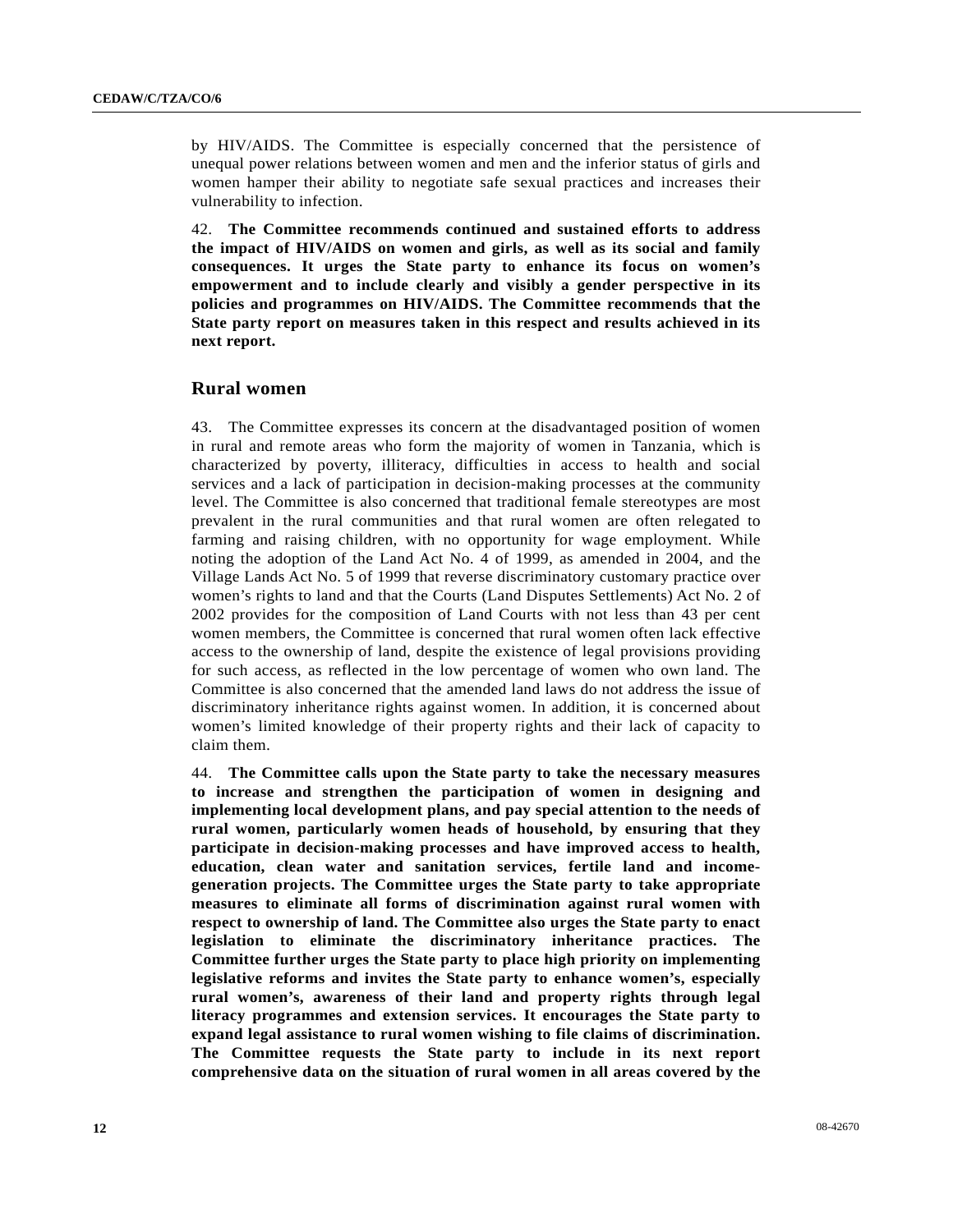**Convention, including the causes for the low percentage of women, as compared to men, who own land, and on efforts by the State party to increase this percentage.** 

### **Vulnerable groups of women**

45. While noting the efforts undertaken, the Committee expresses its concern at the vulnerable situation of certain groups of women, including older women. In particular, the Committee is deeply concerned about the social situation of those women, including their poverty, as well as reports of intimidation, isolation, abuse and killings, resulting, inter alia, from allegations of witchcraft. The Committee is also deeply concerned at reports that albinos, including women and girls, have been targeted in ritual killings. The Committee regrets the lack of information on the situation of women with disabilities.

46. **The Committee recommends that the State party pay special attention to the precarious situation of older women and women with disabilities, to ensure that they have full access to health and social services and to decision-making processes, and that they have adequate jobs in the labour market, as appropriate. The Committee further urges the State party to adopt special programmes to alleviate poverty within these groups of women, and to combat all forms of discrimination against them. The Committee also urges the State party to challenge traditional views regarding older women, particularly accusations of witchcraft, and to protect albino women and girls from ritual killings. The Committee requests that further information, including disaggregated data, be provided in the next report about the situation of older women and women with disabilities.**

#### **Refugee women**

47. While commending the State party for its efforts to host refugees from neighbouring countries and noting the enactment of the Refugees Act of 1998, the Committee remains concerned about the limited information provided by the State party about refugee women in camps in Tanzania. The Committee is particularly concerned at reports about women's inadequate protection from and redress for all forms of violence in communities of refugees and the apparent impunity of the perpetrators of such violence.

48. **The Committee requests the State party to provide in its next report comprehensive information on the situation of refugee women in Tanzania, in particular in respect to the means used to protect these women from all forms of violence and the mechanisms available for redress and rehabilitation. It further urges the State party to take steps to investigate and punish all perpetrators of violence against refugees. It also encourages the State party to continue to collaborate with the international community, especially the Office of the United Nations High Commissioner for Refugees (UNHCR), in these efforts.**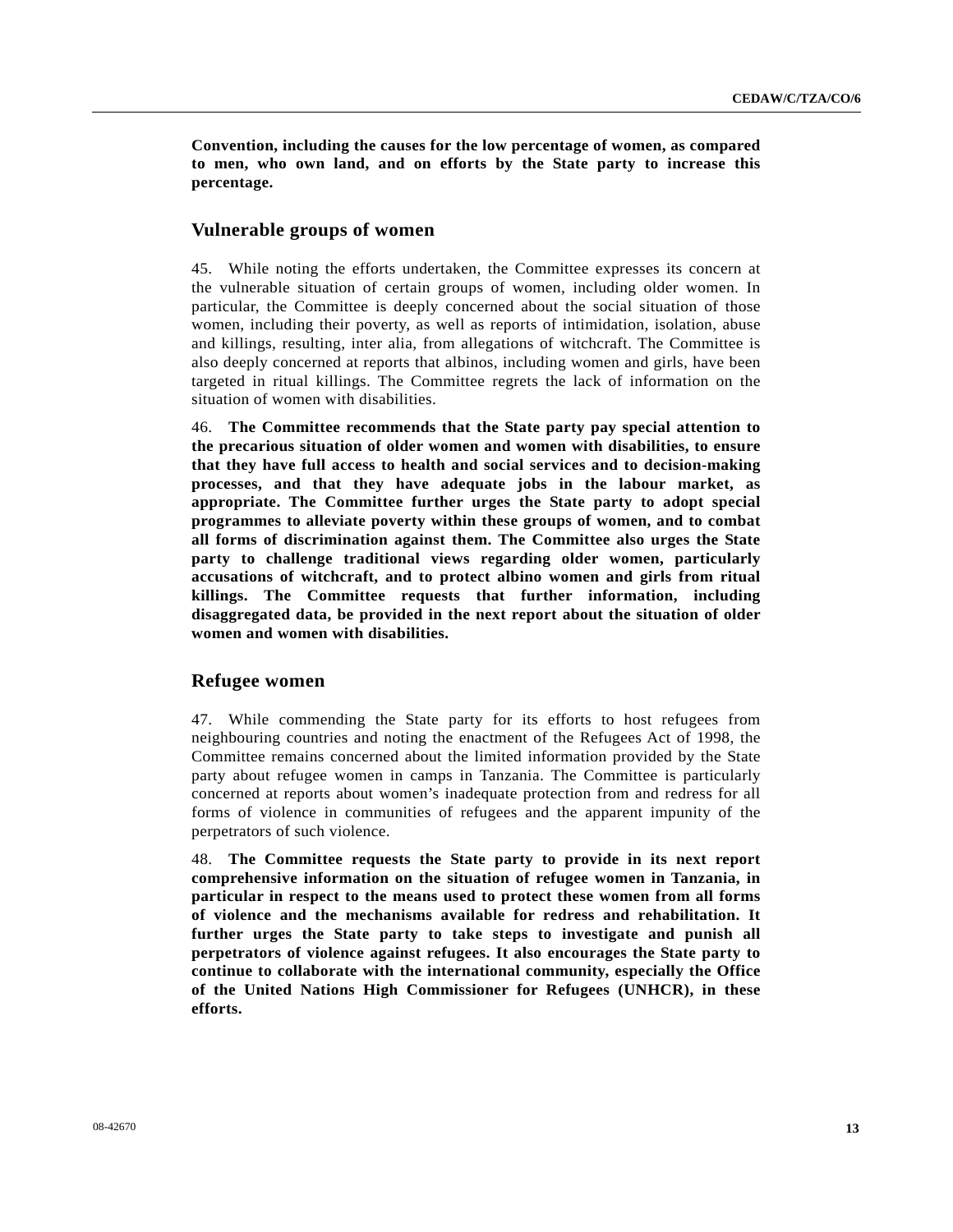### **Family relations**

49. The Committee is concerned about the multiple marriage regimes that apply in the State party. It is particularly concerned that customary law and Section 10 of the Law of Marriage Act of 1971 allow polygamy while Section 15 of the Act specifically prohibits women from having more than one husband and that the proposed amendments to the Marriage Act will not criminalize polygamy. Whilst noting that the proposed amendments to the Marriage Act purports to establish the legal minimum age for both girls and boys at 18 years instead of 15 years for girls and 18 years for boys as it stands under Section 13 of the Marriage Act, the Committee is concerned at the delay in passing such amendment. The Committee is further concerned that the Law of Persons Act allows for the possible payment of a bride price and that discriminatory customary practices still persist with regard to marriage and family relations, including wife inheritance and widow cleansing.

50. **The Committee urges the State party to harmonize civil, religious and customary law with article 16 of the Convention and to complete its law reform in the area of marriage and family relations in order to bring its legislative framework into compliance with articles 15 and 16 of the Convention, within a specific timeframe. The Committee also calls upon the State party to ensure that where conflicts arise between formal legal provisions and customary law, the formal provisions prevail. The Committee further calls upon the State party to implement measures aimed at eliminating polygamy, as called for in the Committee's general recommendation 21 on equality in marriage and family relations. The State party is urged to speedily enact the proposed amendments to the Marriage Act to ensure that it establishes one legal minimum age for marriage, at 18 years for both girls and boys, in line with internationally acceptable standards.** 

### **Data collection**

51. While noting the reference in the report to a computerized gender sensitive monitoring system database within the Ministry of Community Development, Gender and Children Affairs, the Committee is concerned that the report did not provide sufficient statistical data on the situation of women in all areas covered by the Convention. The Committee is also concerned about the lack of information on the impact of measures taken and of results achieved in various areas of the Convention.

52. **The Committee calls upon the State party to begin designing a system of data collection, including the use of measurable indicators to assess trends in the situation of women and of progress towards women's de facto equality, and to allocate sufficient budgetary resources for that purpose. It invites the State party, as necessary, to seek international assistance for the development of such data collection and analysis efforts. The Committee also requests the State party to include in its next report statistical data and analysis, disaggregated by sex and by rural and urban areas, indicating the impact of policy and programmatic measures and the results achieved.**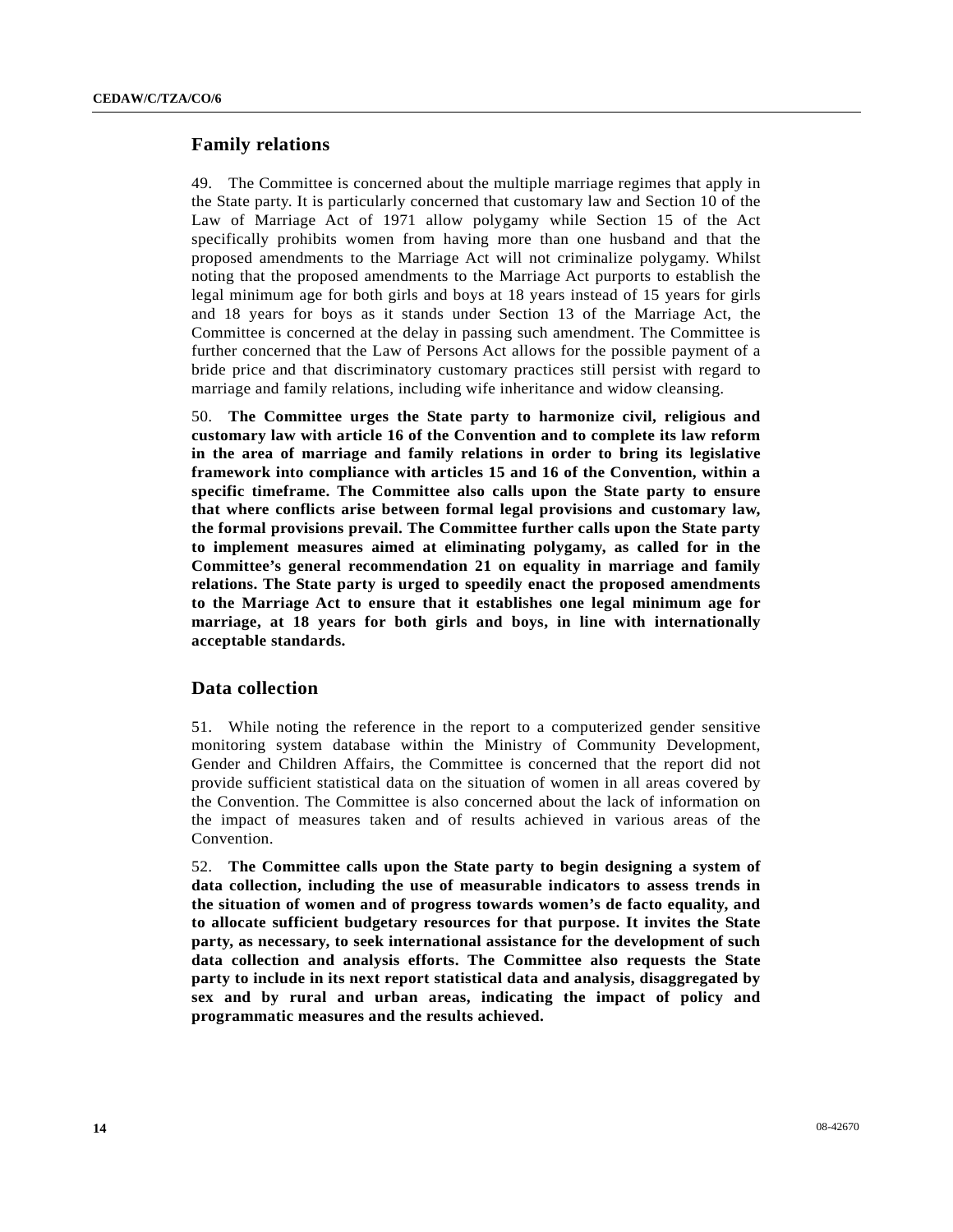53. **The Committee encourages the State party to accept, as soon as possible, the amendment to article 20, paragraph 1, of the Convention concerning the meeting time of the Committee.**

54. **While reaffirming that the Government has the primary responsibility and is particularly accountable for the full implementation of the State party's obligations under the Convention, the Committee stresses that the Convention is binding on all branches of Government and it invites the State party to encourage its national parliament in line with its procedures, where appropriate, to take the necessary steps with regard to the implementation of these concluding observations and the Government's next reporting process under the Convention.**

55. **The Committee urges the State party, in its implementation of its obligations under the Convention, to fully utilize the Beijing Declaration and Platform for Action, which reinforce the provisions of the Convention, and requests the State party to include information thereon in its next periodic report.**

56. **The Committee also emphasizes that a full and effective implementation of the Convention is indispensable for achieving the Millennium Development Goals. It calls for the integration of a gender perspective and explicit reflection of the provisions of the Convention in all efforts aimed at the achievement of the Millennium Development Goals and requests the State party to include information thereon in its next periodic report.**

57. **The Committee notes that the adherence of the State party to the nine major international human rights instruments would enhance the enjoyment by women of their human rights and fundamental freedoms in all aspects of life.**[1](#page-14-0) **The Committee therefore encourages the Government of Tanzania to consider ratifying the treaties to which it is not yet a party, that is, the Convention against Torture and Other Cruel, Inhuman or Degrading Treatment or Punishment, the International Convention on the Protection of the Rights of All Migrant Workers and Members of Their Families, the International Convention for the Protection of All Persons from Enforced Disappearance and the Convention on the Rights of Persons with Disabilities.**

58. **The Committee requests the wide dissemination in the United Republic of Tanzania of the present concluding observations in order to make the people, including government officials, politicians, parliamentarians and women's and human rights organizations, aware of the steps that have been taken to ensure de jure and de facto equality of women, as well as the further steps that are required in that regard. The Committee requests the State party to continue to disseminate widely, in particular to women's and human rights organizations, the Committee's general recommendations, the Beijing Declaration and** 

<span id="page-14-0"></span>**\_\_\_\_\_\_\_\_\_\_\_\_\_\_\_\_\_\_** 

<sup>1</sup> The International Covenant on Economic, Social and Cultural Rights, the International Covenant on Civil and Political Rights, the International Convention on the Elimination of All Forms of Racial Discrimination, the Convention on the Elimination of All Forms of Discrimination against Women, the Convention against Torture and Other Cruel, Inhuman or Degrading Treatment or Punishment, the Convention on the Rights of the Child, the International Convention on the Protection of the Rights of All Migrant Workers and Members of Their Families, the International Convention for the Protection of All Persons from Enforced Disappearance and the Convention on the Rights of Persons with Disabilities.